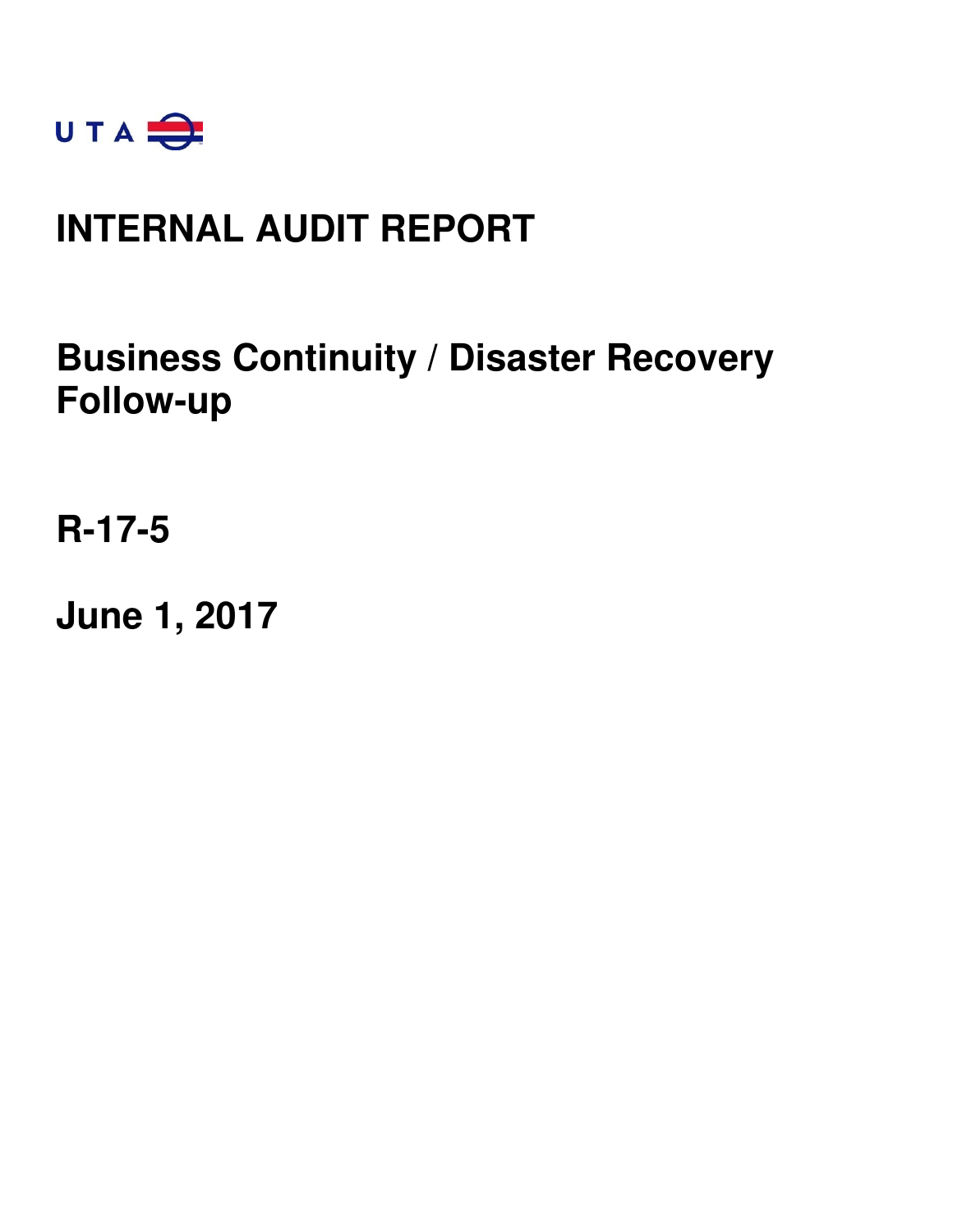# **Executive Summary**

## **Introduction**

A follow-up audit of the 2016 Business Continuity / Disaster Recovery Audit has recently been completed. This report contains the results of the follow-up work performed.

## **Objectives and Scope**

The primary objective of the follow-up audit was to determine the status of management actions to address the findings reported in the 2016 internal audit report, reference R-16-2. The period reviewed was from May 14, 2016, following the release of the 2016 audit, through March 31, 2017.

The following areas were reviewed:

- 
- 
- Training and Communication Compliance Monitoring
- Periodic Plan Testing and Maintenance
- Business Continuity Governance Plan Implementation and Integration
- Risk Based Plan Design Risk Assessment and Impact Analysis
	-

Controls that were evaluated as adequate and effective in 2016, were excluded from the scope of this audit and were assumed to be operating as they had at the time of the 2016 audit.

### **Audit Conclusion**

# **Audit Report Rating\***

The overall rating has been determined based on the follow-up audit results.

The audit revealed that the scope, role, and authority of the Continuity of Operations Plan (COOP) for Utah Transit Authority (UTA) had been assigned and documented in a corporate policy, including incorporation of plans related to individual sites and modes. Responsibility for site-level Emergency Response Plans (ERP) had been assigned to the applicable Regional General Manager. A primary Emergency Operations Center (EOC) has been constructed and stocked, although some final preparations were still needed at the time of our fieldwork, before the EOC could be fully functional.

Despite significant progress made some issues remain, including a comprehensive risk assessment. It is also important to note that until a full-day emergency operations exercise has been performed using the EOC; the effectiveness of the EOC, COOP and Emergency Preparedness Plan (EPP) procedures cannot be confirmed and additional gaps may be identified at that time.

While this report details the results of the follow-up audit based on limited sample testing, the responsibility for the maintenance of an effective system of internal control and the prevention and detection of irregularities and fraud rests with management.

\*Rating is defined in Appendix 2

Internal Audit would like to thank the management and staff for their co-operation and assistance during the audit.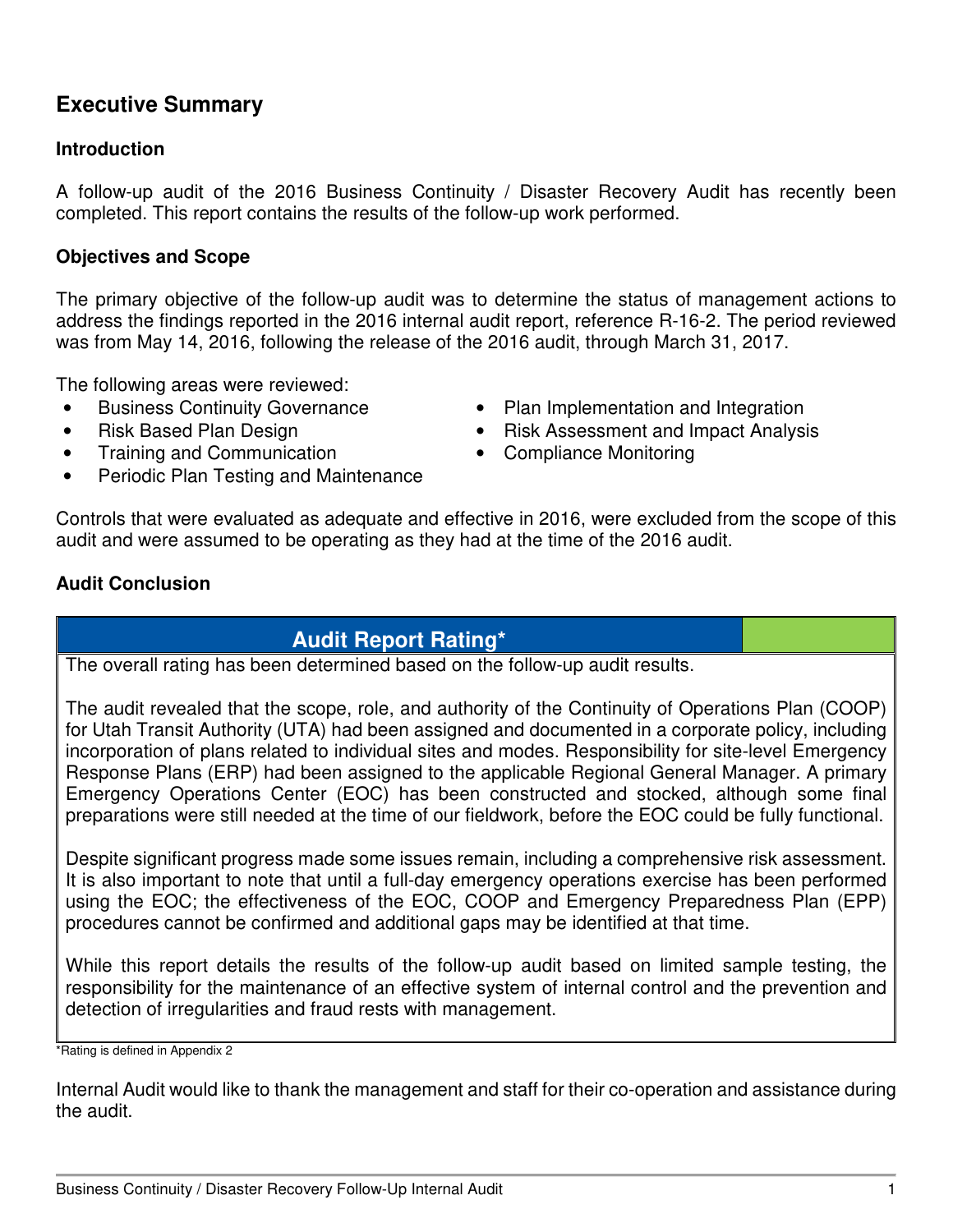# **Table of Contents**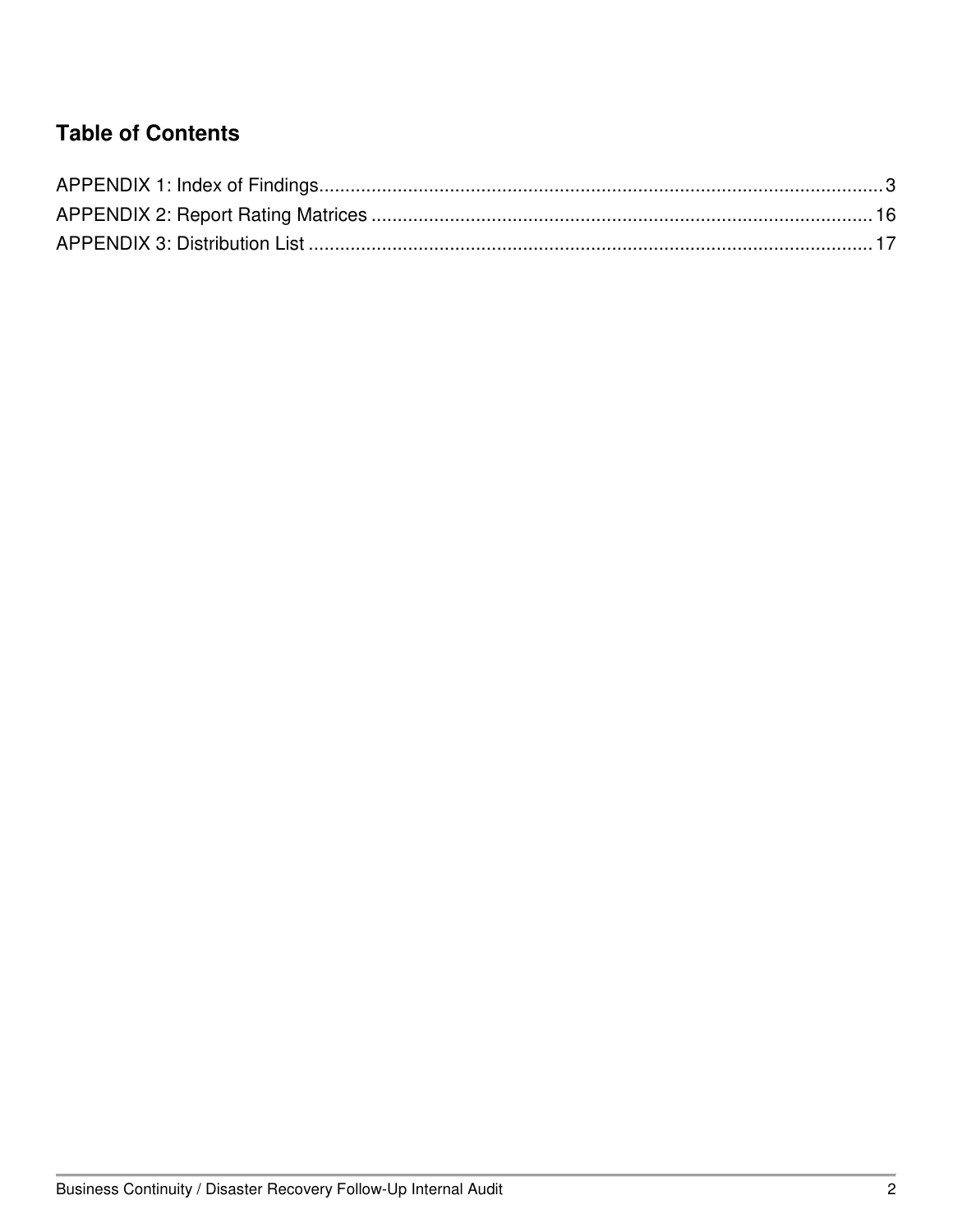|    | <b>Index of Findings</b>                    | <b>Page</b>     |
|----|---------------------------------------------|-----------------|
| 1. | Plan ownership                              | 4               |
| 2. | <b>Continuity of Operations Plans</b>       | 6               |
| 3. | <b>Formal Risk Assessments</b>              | 8               |
| 4. | <b>Plan Documentation and Review</b>        | 9               |
| 5. | <b>Plan Communication and Storage</b>       |                 |
| 6. | Plan Integration                            | 12 <sup>2</sup> |
| 7. | <b>Emergency Operations Center Training</b> | 13              |
| 8. | <b>Emergency Operations Center</b>          | 14              |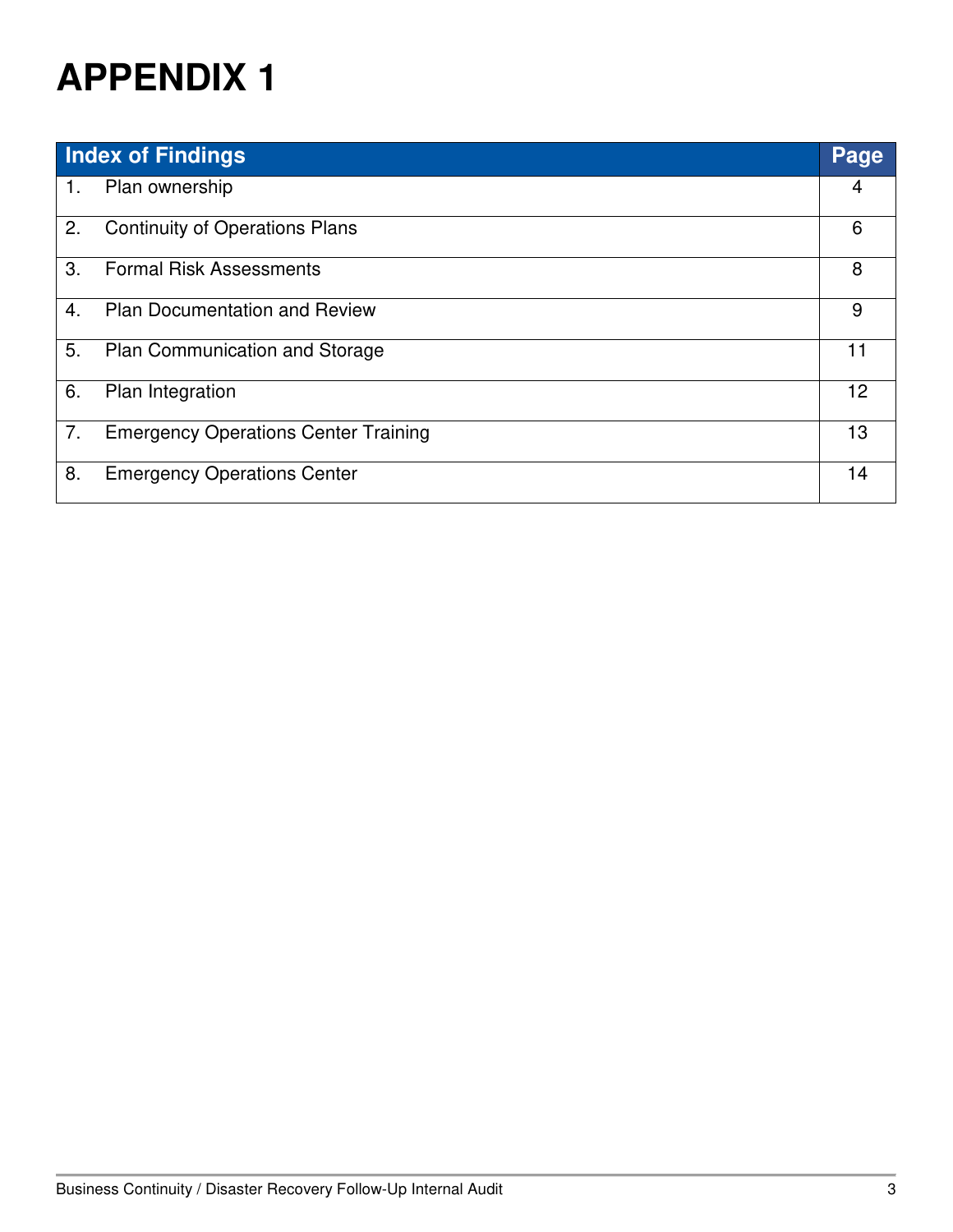### **1. Plan Ownership**

Finding **HIGH** Leadership over sites and functions within UTA should own the Plan documentation specific to the areas of their responsibility. Inappropriate delegation of planning activities and the lack of seniorlevel management involvement during the plan's development, implementation, and maintenance phases is a key factor leading to poor business continuity planning and execution. Each document related to business continuity, disaster recovery and emergency management should note a specific individual (with oversight for the pertinent organization) who owns the document and is accountable for policies and procedures therein. Document owners may delegate the duties of documenting or updating to others within their organization, but they are ultimately responsible for reviewing and approving the initial documents and any subsequent changes.

Failure to appropriately assign ownership within the organization for policies and procedures may result in lower levels of acceptance, out-of-date or inaccurate documentation, and inconsistent interpretation or execution of the Continuity of Operations Plan (COOP) during a disaster. The inconsistent or incorrect interpretation and execution of the COOP or related plans during a disaster may result in additional harm to customers and employees, loss of assets and reputational damage to UTA.

Audit procedures found that an excessive amount of reliance is placed upon the Emergency Management Program Manager (EMPM) by operations leadership. While not explicitly stated, the EMPM owns the business continuity planning process, the COOP and is considered the expert (although not the owner) regarding much of the related documentation specific to sites or functions. Internal Audit also noted that certain key documents did not have a specified owner and/or the owner was not recorded in the Plan documentation (e.g., COOP, Bus Bridge Manual, FrontRunner Emergency Preparedness Plan, and Safety Committee Tracking Matrix).

### Recommendation 16.2.1

N/A

The Interim President / Chief Executive Officer should transfer ownership of the continuity of operations from the Emergency Management Program Manager to the Acting Vice President of Operations.

| Management Agreement                                                                                    | Owner                                       | Target Completion Date |
|---------------------------------------------------------------------------------------------------------|---------------------------------------------|------------------------|
| Yes                                                                                                     | Interim President / Chief Executive Officer | August 1, 2016         |
| The Interim President / Chief Executive Officer will transfer ownership of the continuity of operations |                                             |                        |
| from the Emergency Management Program Manager to the Acting Vice President of Operations.               |                                             |                        |

| <b>Final Status</b>         |                                                                                                                                                                                       | Implemented                   |
|-----------------------------|---------------------------------------------------------------------------------------------------------------------------------------------------------------------------------------|-------------------------------|
| memo.                       | The CEO transferred ownership for the continuity of operations planning process from the<br>Emergency Management Program Manager to the Vice President of Operations and Capital in a |                               |
| <b>Management Agreement</b> | Owner                                                                                                                                                                                 | <b>Target Completion Date</b> |
| N/A                         | N/A                                                                                                                                                                                   | N/A                           |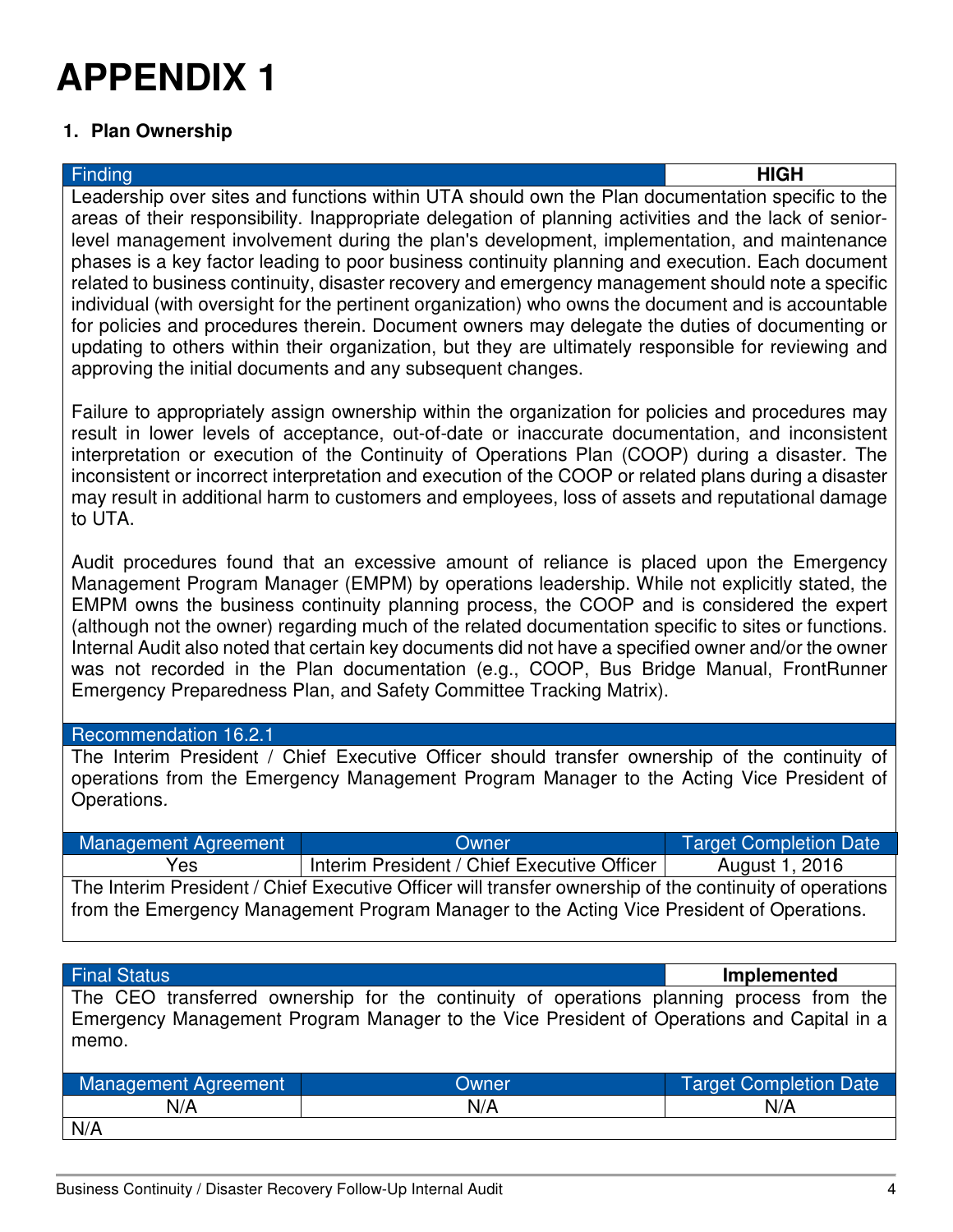### Recommendation 16.2.2

The Acting Vice President of Operations should work with the Emergency Management Program Manager to oversee the completion of a Continuity of Operations Plan and ensure that it aligns with the Emergency Preparedness Plan and integrates the business unit activities across UTA.

| Management Agreement                                                                                  | Owner                                                                                     | <b>Target Completion Date</b> |
|-------------------------------------------------------------------------------------------------------|-------------------------------------------------------------------------------------------|-------------------------------|
| Yes                                                                                                   | <b>Acting Vice President of Operations</b>                                                | December 31, 2016             |
|                                                                                                       | The Acting Vice President of Operations will work with the Regional General Managers, the |                               |
|                                                                                                       | Emergency Management Program Manager, and support service providers to complete the UTA   |                               |
| Continuity of Operations Plan that integrates the business unit activities across UTA and aligns with |                                                                                           |                               |
| the Emergency Preparedness Plan.                                                                      |                                                                                           |                               |

Final Status **Implemented**

A Continuity of Operations Plan (COOP) was completed and approved in November 2016. The COOP aligns with the UTA Emergency Preparedness Plan (EPP), stating that it was developed to supplement the guidance provided in the EPP. The EPP, in turn, references the COOP as a subordinate plan.

In addition, the Emergency Management Program Manager worked with each business unit and requested continuity of operations information from each unit. The documentation provided and site specific information was incorporated into the overall COOP as Annex B.

Business units were involved in the COOP approval process as well. A meeting was held with a representative from each business unit. Representatives were given a week and half to make any changes or alterations. The COOP was then presented at corporate staff meeting for all executives and RGM's and a copy of the document was subsequently provided for their review. Comments received following both meetings were incorporated into the document, and it was sent to the executives for final review and signature.

| Management Agreement | <b>Owner</b> | Target Completion Date |
|----------------------|--------------|------------------------|
| N/A                  | N/A          | N/A                    |
| N/A                  |              |                        |

### Recommendation 16.2.3

The Acting Vice President of Operations should work with the Emergency Management Program Manager to ensure that ownership of site or mode specific documentation is properly assigned to those with oversight for the site, organization and/or mode, and that the owner is noted within each plan document.

| Management Agreement | Owner                                                                                        | <b>Target Completion Date</b> |
|----------------------|----------------------------------------------------------------------------------------------|-------------------------------|
| Yes                  | <b>Acting Vice President of Operations</b>                                                   | December 31, 2016             |
|                      | The Acting Vice President of Operations will work with the Regional General Managers, the    |                               |
|                      | Emergency Management Program Manager, and support service providers to ensure that ownership |                               |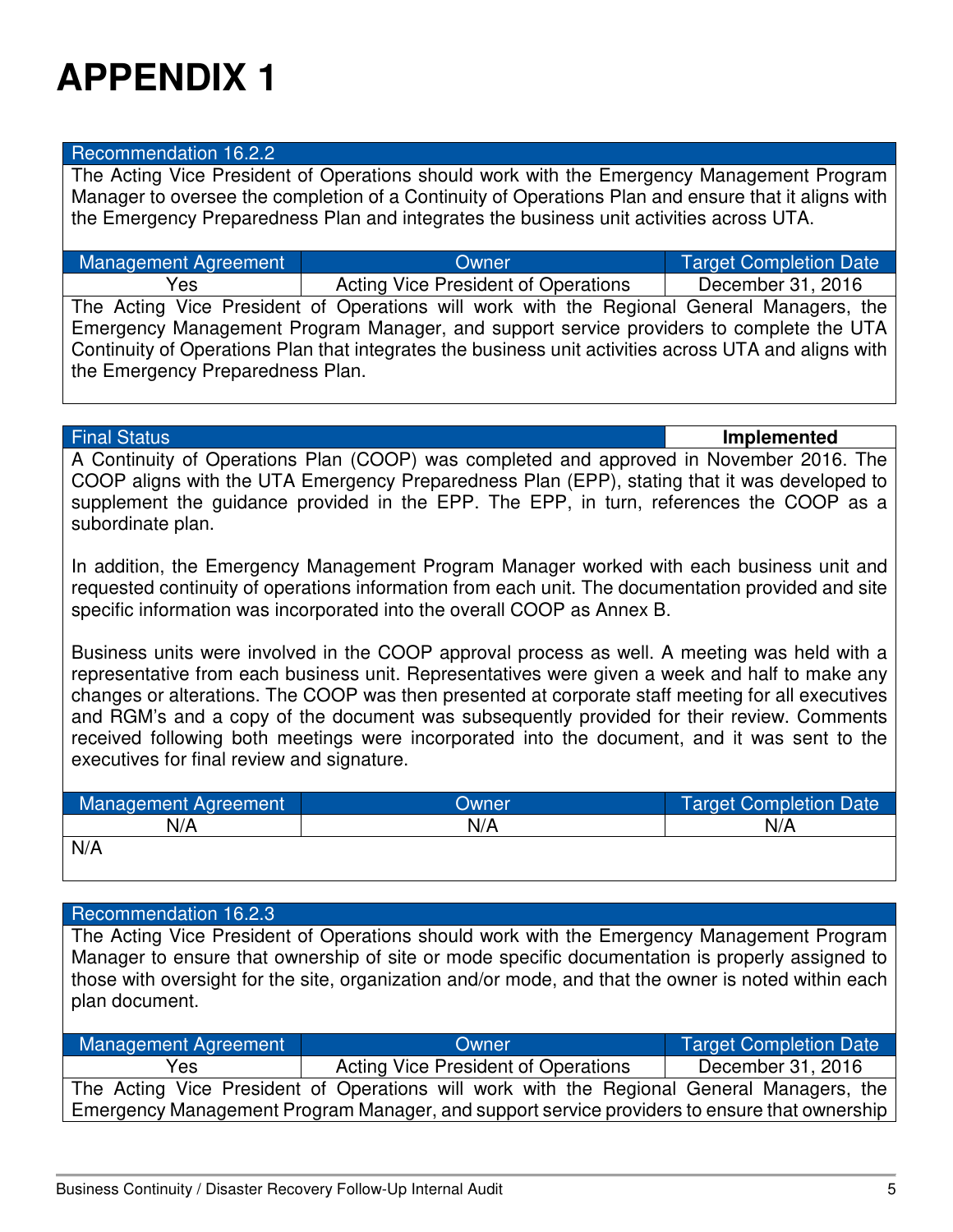for site or mode specific documentation related to the UTA Continuity of Operations Plan is properly assigned and noted within each document.

#### Final Status **Implemented**

Ownership for site-specific Emergency Response Plans (ERP) has been assigned to the local Regional General Manager (RGM). The template ERP provided to the business units by the Emergency Management Program Manager requires the signature of the RGM and assigns ownership to the RGM or plan signer.

In addition, the Emergency Management Program Manager worked with each business unit and requested continuity of operations information from each unit and identified critical departments. The documentation provided and site specific information was incorporated into the overall COOP as Annex B.

Business units and departments were involved in the COOP approval process as well. Meetings were held with representatives from each business unit. Representatives were given two weeks to create an initial checklist that identified priorities, critical assets, reductions to service, and line of succession. A follow up meeting was held with representatives from all the business units to review all the checklists submitted. The groups were given a week and half to submit any changes or alterations. The COOP was then presented at corporate staff meeting for all executives and RGMs and a copy of the document was subsequently provided for their review. Comments received following both meetings were incorporated into the document, and it was sent to the executives for final review and signature.

| Management Agreement | Owner | <b>Target Completion Date</b> |
|----------------------|-------|-------------------------------|
| N/A                  | N/A   | N/A                           |
| N/A                  |       |                               |

### **2. Continuity of Operations Plans**

| <b>Finding</b>                                                                                         | <b>HIGH</b> |
|--------------------------------------------------------------------------------------------------------|-------------|
| UTA, business unit and mode leadership should have formal plans to address the continuity or           |             |
| winding down of operations due to a disaster and the restoration of services following a complete      |             |
| shutdown. UTA has prepared a Transit Agency Safety Plan (TASP) and Emergency Preparedness              |             |
| Plan to comply with Part 659 of Title 49 (transportation) of the Code of Federal Regulations. Best     |             |
| practices suggest that UTA should also design and implement a COOP to ensure that the                  |             |
| organization is able to perform its critical functions during and/or resume operations after a wide    |             |
| range of disasters caused by outside sources such as nature, utility or technology failures, accidents |             |
| or other manmade emergencies.                                                                          |             |

Failure to have a COOP may result in unnecessarily putting UTA's customers, employees, assets and reputation at risk during a disaster or during a restoration of services afterward.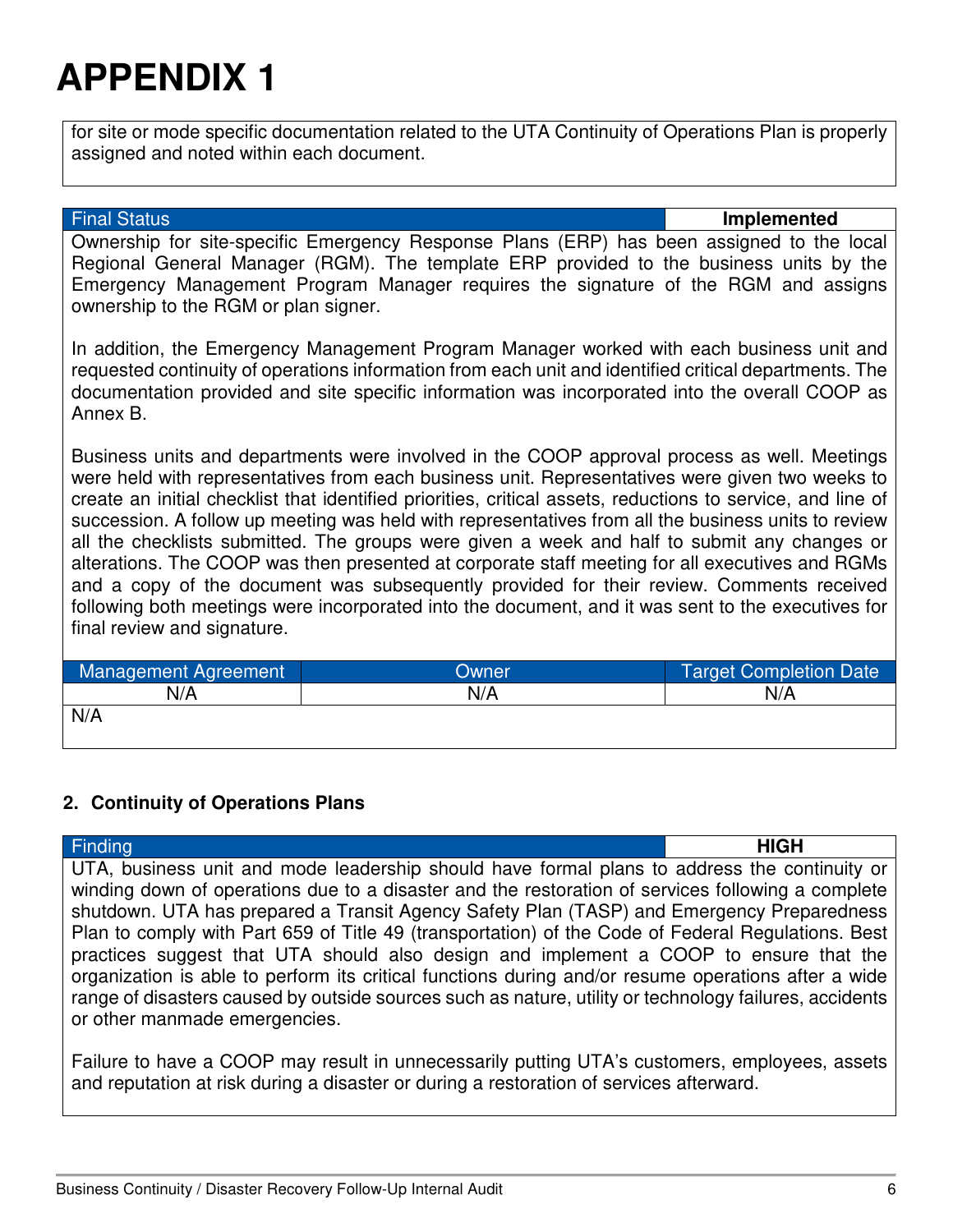Audit procedures found that UTA Emergency Management has been working on a COOP in 2015 in response to the 2015 Three-year Safety and Security Review by the State Safety Oversight Agency in behalf of the Federal Transit Administration (FTA). Evidence of progress made toward its completion includes a partially drafted COOP, the completion of the Emergency Operations and Family Assistance Plans, and the formation of the Emergency Operations Center group. However, while progress has been made, the following are opportunities for improvement noted during the audit:

- The draft COOP lacked input from the business units and departments.
- The draft COOP and related documentation specific to a site or function did not address disaster recovery.
- The Bus and Light Rail modes had standard operating procedures to manage emergencies, but did not have a governing document in place to tie together the procedures relevant to business continuity and emergency management.

Failure to integrate business unit and department documentation and activities with each other and with the corporate level plans may result in additional harm to customers and employees, loss of assets and reputational damage to UTA.

Audit procedures identified a lack of integration of Plan documentation between the business units and departments—particularly between the business units and IT. It was also noted that essential third party providers were not consistently captured in Plan documentation.

### Recommendation 16.2.4

The Acting Vice President of Operations should work with the Emergency Management Program Manager to ensure that the Continuity of Operations Plan integrates business continuity activities from across UTA and addresses the winding down of operations due to a disaster and the restoration of services following a complete shutdown.

| Management Agreement | Owner                                                                                                | <b>Target Completion Date</b> |
|----------------------|------------------------------------------------------------------------------------------------------|-------------------------------|
| Yes                  | <b>Acting Vice President of Operations</b>                                                           | December 31, 2016             |
|                      | The Acting Vice President of Operations will work with the Regional General Managers, the            |                               |
|                      | Emergency Management Program Manager, and support service providers to ensure that the               |                               |
|                      | Continuity of Operations Plan integrates business continuity activities from across UTA and          |                               |
|                      | addresses the winding down of operations due to a disaster and the restoration of services following |                               |
| a complete shutdown. |                                                                                                      |                               |

Final Status **Implemented**

The COOP integrates business unit continuity activities in the form of checklists containing critical assets, critical services, applicable standard operating procedures, alternate operation sites, and lines of succession for each activity. The COOP addresses the winding down of operations, reduction, and suspension of services. Restoration of services is addressed throughout the document.

| <b>Management Agreement</b> | Owner | Target Completion Date |
|-----------------------------|-------|------------------------|
| N/A                         | N/A   | N/A                    |
| N/A                         |       |                        |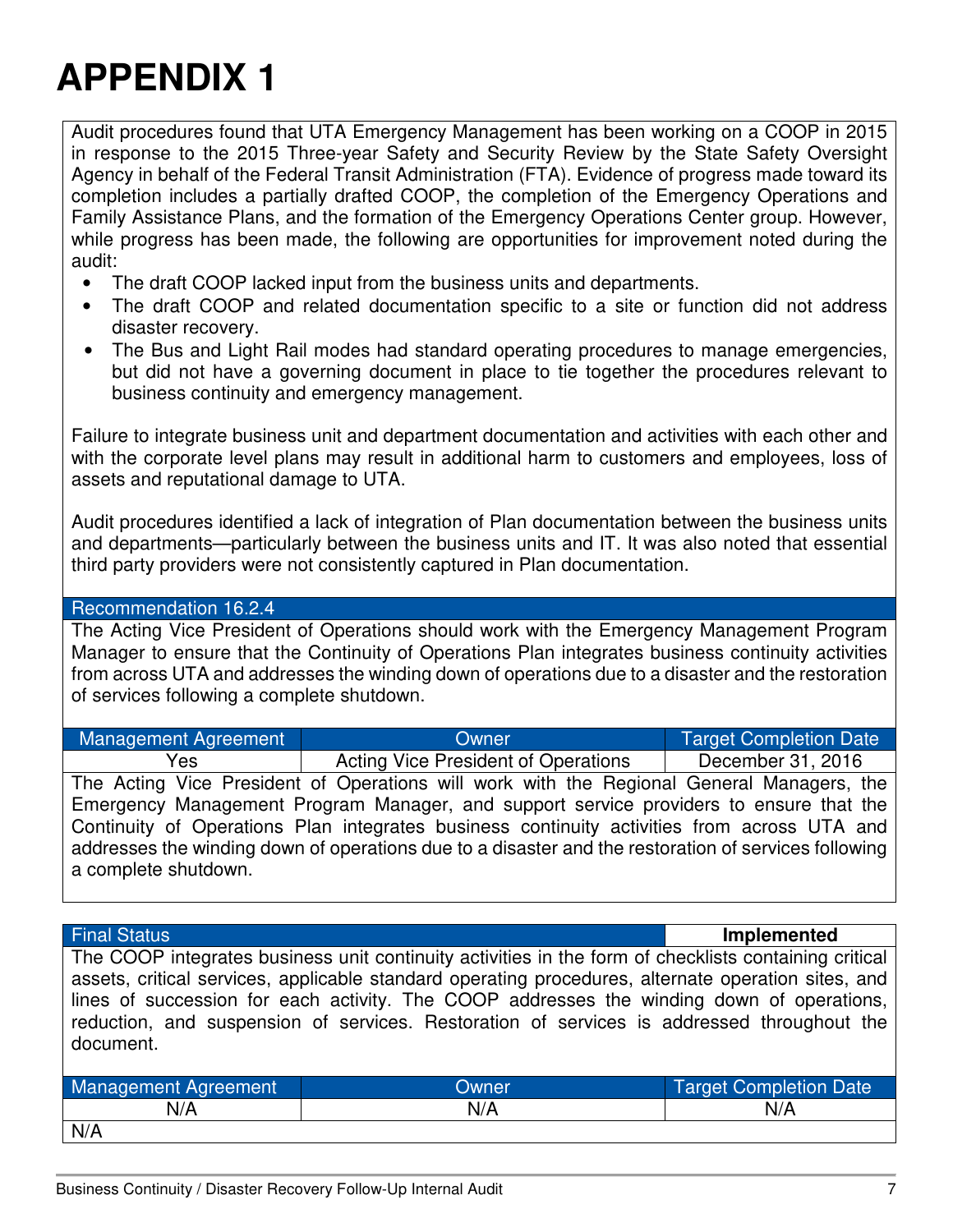#### Recommendation 16.2.5

The Acting Vice President of Operations should work with the Emergency Management Program Manager to ensure that all service modes have a governing document for the continuity of operations that, at the very least, provides direction as to which standard operating procedures are applicable to foreseeable emergencies and disasters.

| Management Agreement | Owner                                                                                    | <b>Target Completion Date</b> |
|----------------------|------------------------------------------------------------------------------------------|-------------------------------|
| Yes                  | Acting Vice President of Operations                                                      | December 31, 2016             |
|                      | The Acting Vice Dresident of Operations will werk with the Degional Ceneral Menegare the |                               |

The Acting Vice President of Operations will work with the Regional General Managers, the Emergency Management Program Manager, and support service providers to prepare regional continuity of operations plans that integrate with the UTA Continuity of Operations Plan and provide clear directions as to procedures to be performed in the event of foreseen emergencies and disasters.

**Final Status Implemented** 

The COOP integrates business unit continuity activities attached to the COOP as Annex B. Business units with relevant standard operating procedures have included a reference to those procedures within the documentation.

| Management Agreement | Owner. | <b>Target Completion Date</b> |
|----------------------|--------|-------------------------------|
| N/A                  | N/A    | N/A                           |
| N/A                  |        |                               |

### **3. Formal Risk Assessments**

| Finding                                                                                                   | <b>HIGH</b> |
|-----------------------------------------------------------------------------------------------------------|-------------|
| Formal risk assessments must be performed periodically to identify new risks to UTA as a whole            |             |
| and to the individual business units and to determine whether plans adequately address to the             |             |
| identified risks. Performing a risk assessment in conjunction with a business impact analysis enables     |             |
| an organization to clearly identify key risks to its most critical activities and resources. The          |             |
| information resulting from the assessment allows UTA to identify where risks exceed its risk appetite,    |             |
| and is the foundation for developing business continuity strategies and the COOP to reduce the            |             |
| likelihood of a disruption, shorten the period of the disruption, and limit the impact to the delivery of |             |
| its key services. Periodic follow-up assessments will help identify changes within the organization       |             |
| and its environment that may require changes to the COOP.                                                 |             |

Failure to accurately understand the key risks and their impact to the activities and resources critical for delivering services limits the effectiveness and completeness of the Authority's plans for maintaining continuity of operations, safely executing a controlled shutdown or recovering from a disaster.

While UTA Emergency Management had completed a HAZUS Assessment from the Federal Emergency Management Agency (FEMA) to evaluate hazards related to earthquakes and flooding,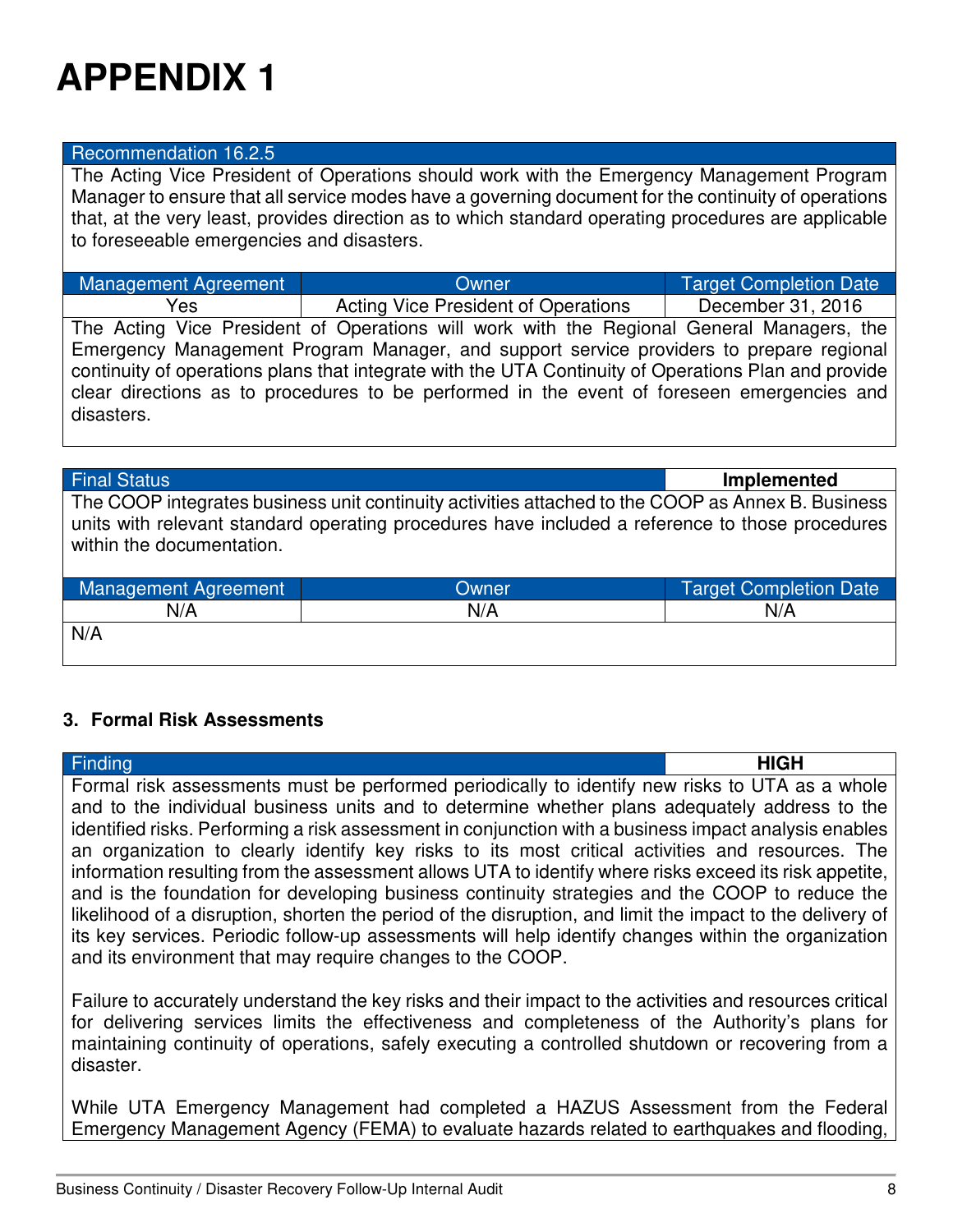UTA Security had accessed certain security threats, and UTA employees actively report incidents or potential workplace hazards; audit procedures identified the following exceptions:

- No formal risk assessment had been performed recently to identify business or operational risks (beyond damage to facilities and security risks) to the business units or different transportation modes.
- Plan documentation did not prioritize critical business processes and resources based on potential risk to the various organizations.

### Recommendation 16.2.6

The Emergency Management Program Manager should ensure that a formal risk assessment is performed to identify risks to UTA as a whole and/or to the individual business units and to determine whether Plan documentation adequately addresses the risks.

| <b>Management Agreement</b>                                                                             | Owner                                | Target Completion Date |
|---------------------------------------------------------------------------------------------------------|--------------------------------------|------------------------|
| Yes                                                                                                     | Emergency Management Program Manager | October 31, 2016       |
| The Emergency Management Program Manager will facilitate the performance of a comprehensive             |                                      |                        |
| risk assessment to identify risks to UTA to ensure that the Plan adequately addresses critical risks    |                                      |                        |
| to the continuity of operations or to the restorations of services following a large scale emergency or |                                      |                        |

#### Final Status **MEDIUM**

disaster.

Site risk assessment documentation was on file with the Emergency Management Program Manager. In addition, Hazard Summary Worksheets, listing critical assets, were also on file. However, a comprehensive risk assessment was not on file. The Emergency Management Program Manager provided a draft version of the document that was not complete at the time of our fieldwork.

| <b>Management Agreement</b>                                                                | Owner                                       | <b>Target Completion Date</b> |
|--------------------------------------------------------------------------------------------|---------------------------------------------|-------------------------------|
| Yes                                                                                        | <b>Emergency Management Program Manager</b> | November 15, 2017             |
| The draft plan will be completed and ready for management review and approval in November. |                                             |                               |

### **4. Plan Documentation and Review**

Finding **HIGH** Plan documentation at the business unit or mode level should be reviewed for accuracy and completeness each year and approved by the executive owner. Reviewing documentation regularly helps ensure that the personnel, contact information, policies and procedures found therein are accurate, complete, and applicable to the current environment. The review process also raises leadership and staff awareness of the plan.

Failure to regularly review and approve Plan documentation may result in outdated, inaccurate, and incomplete plans. Incorrect Plan documentation may result in incorrect or ineffective actions being taken by personnel in response to an emergency or disaster causing additional harm to customers and employees, loss of assets and reputational damage to UTA.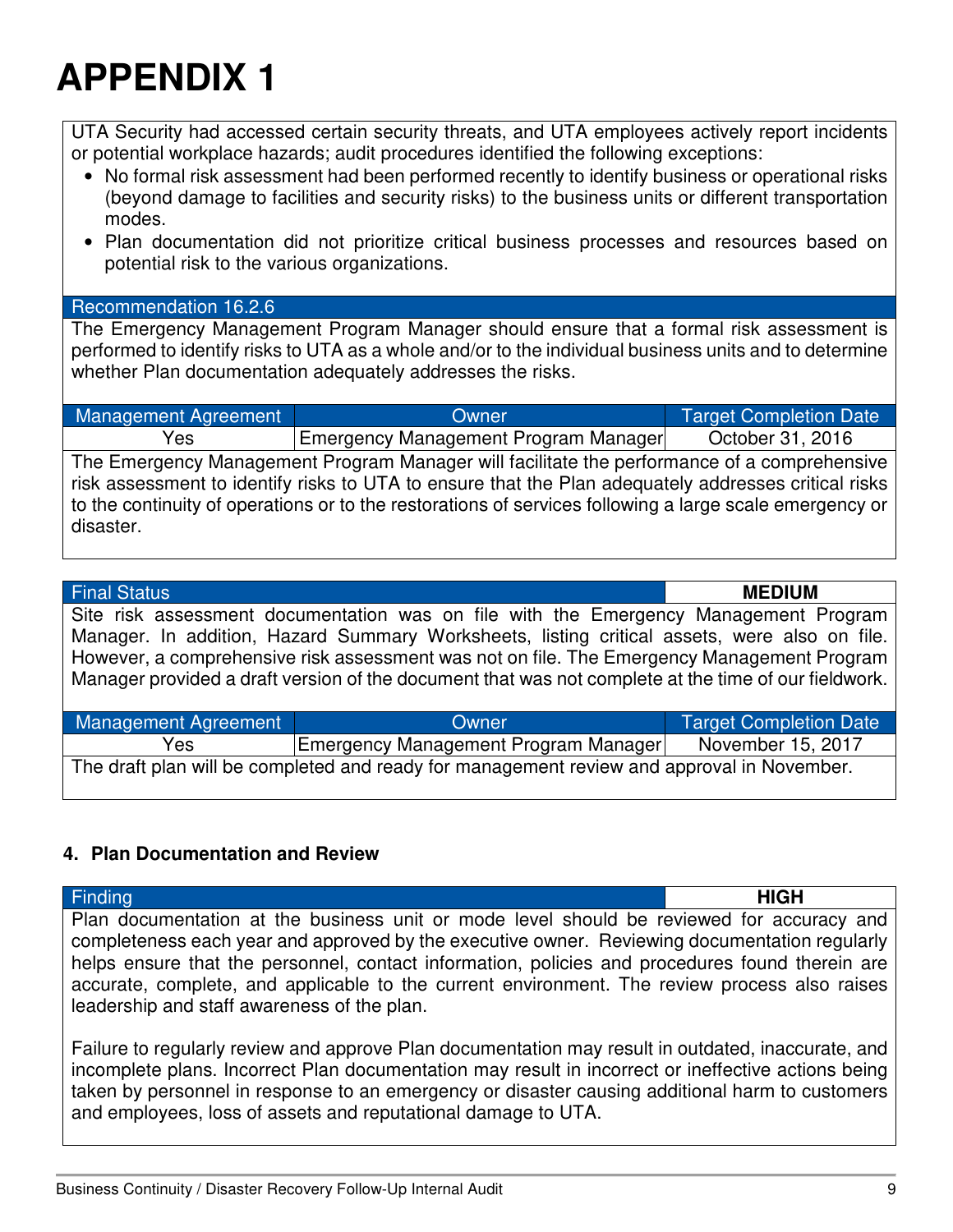Audit procedures found over 20 different cases where Plan documentation was incomplete or inaccurate, or the hard-copy on-hand was not the most current version of the document.

#### Recommendation 16.2.7

The Emergency Management Program Manager should ensure that owners of Plan documentation are reviewing their respective documents annually to ensure that the content is accurate and complete.

| Management Agreement | Owner                                | Target Completion Date |
|----------------------|--------------------------------------|------------------------|
| Yes                  | Emergency Management Program Manager | August 19, 2016        |

The Emergency Management Program Manager will develop and implement a standard operating procedure for document owners to follow in order to perform and document their reviews of Plan documentation to ensure that the content is accurate and complete.

Final Status **LOW**

Business units/modes were provided with written guidance for development of site-level continuity of operations information in the form of a questionnaire. In addition, business units were provided with a template for use in developing updated Emergency Response Plans (ERPs).

The Emergency Management Program Manager tracks the review process for the COOP and other policies using the "UTA Safety, Security, and Emergency Mgmt & Health Plans / Annual Reports Coordination Matrix," which indicates the owner of the document, the update frequency, the approval date, and the required distribution. The matrix indicates a three year frequency of review for both the COOP and ERPs, which is consistent with the language in the approved Corporate policies.

However, no standard operating procedure was developed for document owners to follow in order to perform and document their reviews of ERP or COOP documentation to ensure that the content is accurate and complete. The Emergency Management Program Manager stated that she lacked the authority to require employees outside of her organization to provide the required updates and reviews. Consequently, we recommend that approval and signatory signoff of the SOP be completed by the Vice President of Operations and the Chief Safety and Security and Technology Officer, where such authority does reside.

| Management Agreement | Owner                                                                                                           | <b>Target Completion Date</b> |
|----------------------|-----------------------------------------------------------------------------------------------------------------|-------------------------------|
| Yes                  | Vice President of Operations, Capital and<br>Assets, Chief Safety and Security and<br><b>Technology Officer</b> | May 31, 2017                  |

The Emergency Management Program Manager will develop and implement a standard operating procedure for document owners to follow in order to perform and document their reviews of Plan documentation to ensure that the content is accurate and complete. Currently, a revision log is provided in all plans that show updates, who conducted, year, and provides an area where changes can be listed.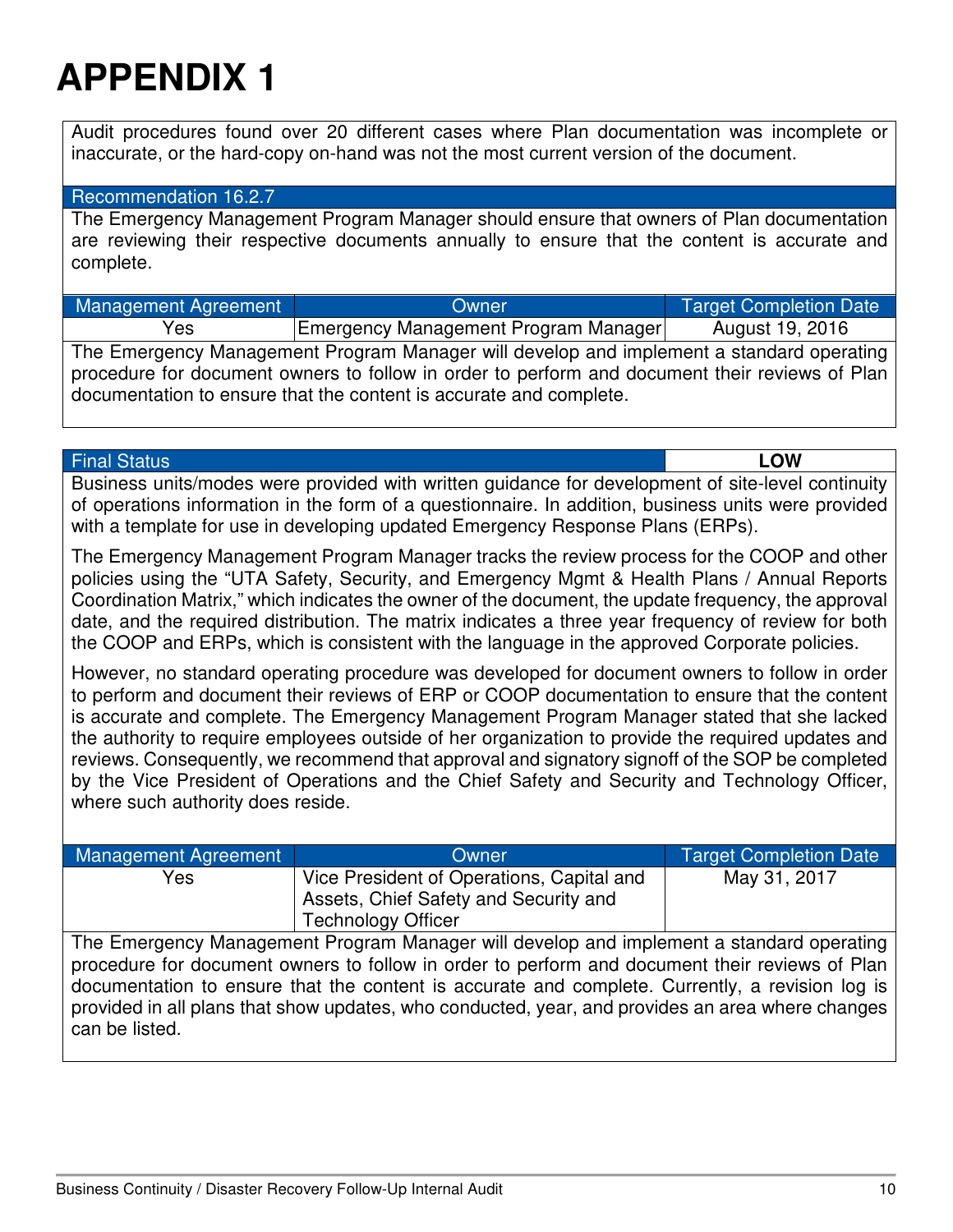## **5. Plan Communication and Storage**

Finding **HIGH** Plans should be communicated and made accessible to personnel and current hard copies should be maintained at primary and backup locations. Employees need to have a general awareness and familiarity with Plan documentation if they are expected to perform the related procedures in the case of a disaster. Communicating plans and maintaining current copies of Plan documentation in locations that are accessible by employees provides them an opportunity to read and familiarize themselves with the plan. Hard copies of Plan documentation should be readily available to personnel in the event of a power outage or the inability to access to on-line copies.

Failure to communicate business continuity or disaster recovery plans to personnel may result in additional harm to customers and employees, loss of assets and reputational damage to UTA due to employees' lack of familiarity with the plan.

Audit procedures revealed that Plan documentation was not retained and communicated consistently across the organization. Additionally, there is no standard requiring how this information was to be communicated or how and what documents are to be distributed.

## Recommendation 16.2.8

The Emergency Management Program Manager should develop a policy for communicating Plan documentation. The policy should specify:

- What documents need to be communicated to employees
- The form and frequency for communicating Plan documentation
- The requirements for storing hard copies
- That the document has been reviewed with the General Counsel's office to ensure sensitive information is properly restricted

| Management Agreement | Owner                                | Target Completion Date |
|----------------------|--------------------------------------|------------------------|
| Yes                  | Emergency Management Program Manager | June 15, 2016          |

The Emergency Management Program Manager will document within each plan the requirement for storing copies, a sign off sheet that the plan has been reviewed by general counsel, and will update the plans tracking matrix to include how the plan is communicated and to whom.

Note: As these changes are administrative in nature, the updated documents will be held as drafts for the upcoming as this year's plan documents have already been signed.

### Final Status **LOW**

UTA's Emergency Preparedness Plan states that employees tasked with emergency response roles should receive training on a quarterly basis and that ERPs should be distributed annually, after changes. The ERP template provided to business units for use in developing an ERP requires that a current hard copy of the plan be kept in a red binder at a front desk or other convenient location available upon request.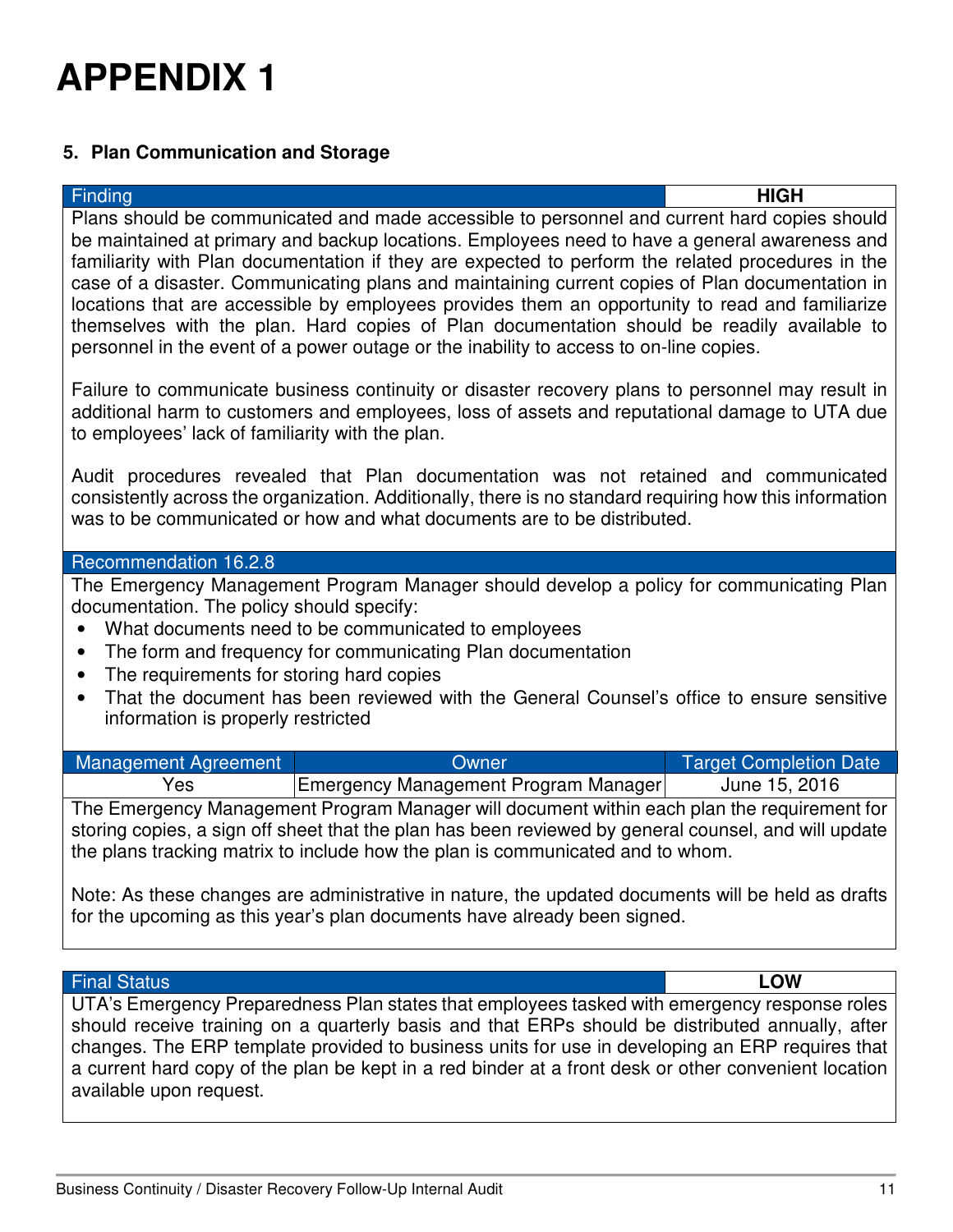The Emergency Management Program Manager tracks the review process for the COOP and other policies using the "UTA Safety, Security, and Emergency Mgmt & Health Plans / Annual Reports Coordination Matrix," which indicates the owner of the document, the update frequency, the approval date and the required distribution.

However, no standard operating procedure was developed that indicates what should be communicated to employees, the form and frequency for communicating documentation, the requirements for storing hard copies, or that the document be reviewed by general counsel.

The Emergency Management Program Manager lacks the authority to impose requirements on employees outside of her organization. Consequently, we recommend that approval and signoff of an SOP be completed by the Vice President of Operations and the Chief Safety and Security, and Technology Officer.

| Management Agreement | Owner                                                                                          | Target Completion Date |
|----------------------|------------------------------------------------------------------------------------------------|------------------------|
| Yes                  | Vice President of Operations, Capital and                                                      | May 31, 2017           |
|                      | Assets, Chief Safety and Security and                                                          |                        |
|                      | <b>Technology Officer</b>                                                                      |                        |
|                      | The Emergency Management Program Manager will develop and implement a standard operating       |                        |
|                      | procedure for document owners to follow in order to perform and document their reviews of Plan |                        |
|                      | documentation to ensure that the content is accurate and complete. The SOP will include        |                        |

### **6. Plan Integration**

requirements of being reviewed by legal.

| <b>Finding</b>                                                                                       | <b>HIGH</b> |
|------------------------------------------------------------------------------------------------------|-------------|
| Plan documentation and activities at the business unit and department level should be integrated     |             |
| with one another and with the corporate level plans. Business units and departments are              |             |
| interdependent for certain support services in the event of an emergency or disaster. Plan           |             |
| documentation specific to each organization should identify those dependencies and ensure that       |             |
| planned activities are aligned to facilitate the appropriate level of communication and coordination |             |
| in responding to an emergency or disaster. Failure to communicate business continuity or disaster    |             |
| recovery plans to personnel may result in additional harm to customers and employees, loss of        |             |
| assets and reputational damage to UTA due to employees' lack of familiarity with the plan.           |             |

Audit procedures revealed that Plan documentation was not retained and communicated consistently across the organization. Additionally, there is no standard requiring how this information was to be communicated or how and what documents are to be distributed.

### Recommendation 16.2.4 (Repeated from page 7)

The Acting Vice President of Operations should work with the Emergency Management Program Manager to ensure that the Continuity of Operations Plan integrates business continuity activities from across UTA and addresses the winding down of operations due to a disaster and the restoration of services following a complete shutdown.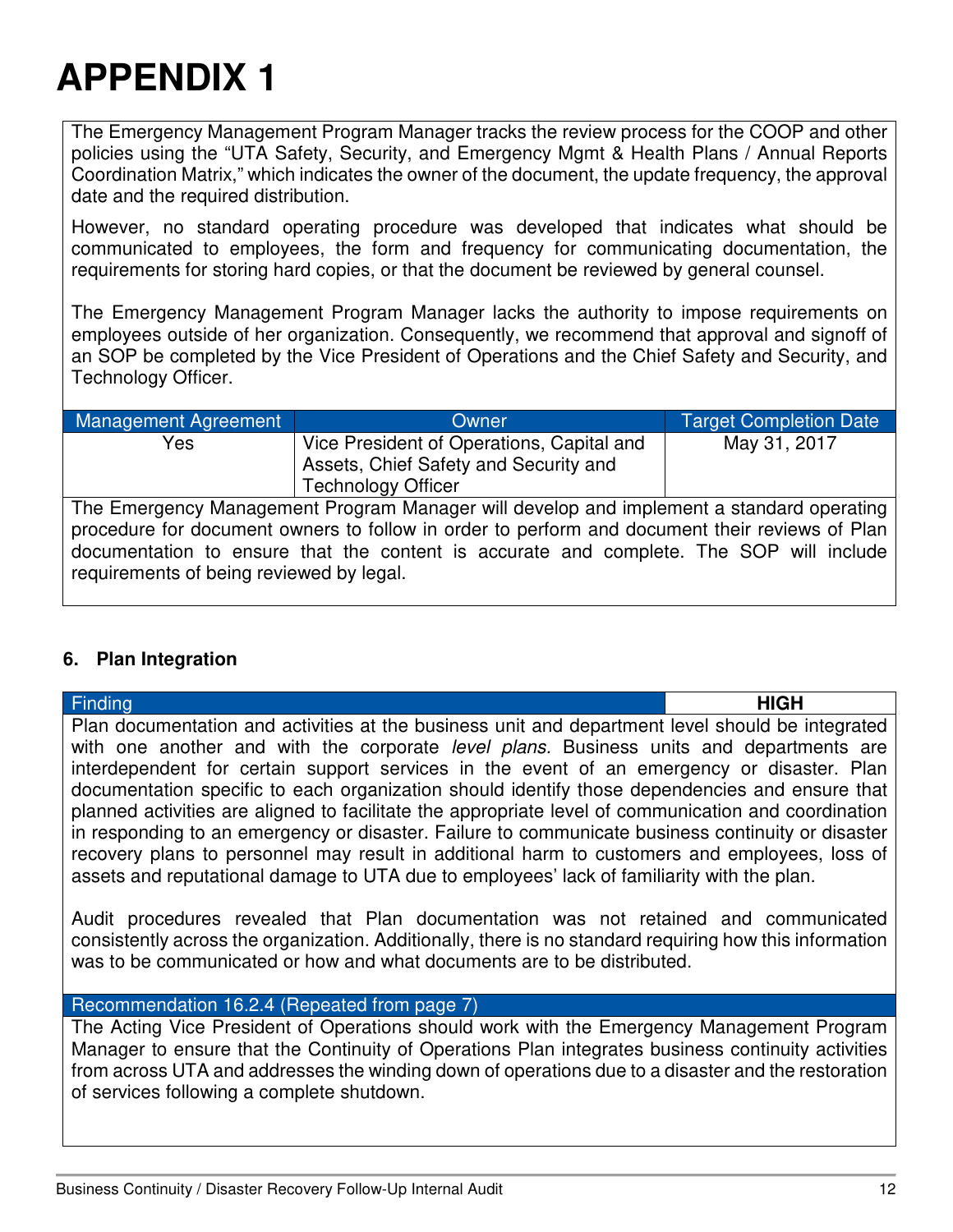| Management Agreement | Owner                                                                                                | <b>Target Completion Date</b> |
|----------------------|------------------------------------------------------------------------------------------------------|-------------------------------|
| Yes                  | Acting Vice President of Operations                                                                  | November 1, 2016              |
|                      | The Acting Vice President of Operations will work with the Regional General Managers, the            |                               |
|                      | Emergency Management Program Manager and support service providers to ensure that the                |                               |
|                      | Continuity of Operations Plan integrates business continuity activities from across UTA and          |                               |
| a complete shutdown. | addresses the winding down of operations due to a disaster and the restoration of services following |                               |

| <b>Final Status</b>                                  |       | Implemented                   |
|------------------------------------------------------|-------|-------------------------------|
| See final status for Recommendation 16.2.4 on page 7 |       |                               |
| Management Agreement                                 | Owner | <b>Target Completion Date</b> |
| N/A                                                  | N/A   | N/A                           |
| See final status for Recommendation 16.2.4 on page 7 |       |                               |

### **7. Emergency Operations Center Training**

| <b>Finding</b>                                                                                                                                                                                                                                                                                                                                                                                                                                                                                                                                                                                                                                                                                                                                                                                                                                                                                                                             | <b>HIGH</b> |
|--------------------------------------------------------------------------------------------------------------------------------------------------------------------------------------------------------------------------------------------------------------------------------------------------------------------------------------------------------------------------------------------------------------------------------------------------------------------------------------------------------------------------------------------------------------------------------------------------------------------------------------------------------------------------------------------------------------------------------------------------------------------------------------------------------------------------------------------------------------------------------------------------------------------------------------------|-------------|
| Employees should be trained and tested on the performance of emergency management, business<br>continuity and disaster recovery operations. UTA Emergency Management oversees monthly<br>Emergency Operations Center (EOC) trainings, exercises, semi-annual emergency simulations and<br>semi-annual site drills at each UTA facility. Training sessions and simulated practices help familiarize<br>personnel with their roles and responsibilities in the event of a disaster as well as the policies and<br>procedures related to the Emergency Operations Plan (EOP) and COOP. Failure to adequately train<br>personnel regarding their emergency management, business continuity and disaster recovery<br>responsibilities may result in their inability to perform in the event of an actual disaster. The audit<br>procedures performed found that participation in EOC trainings and simulations is not consistently<br>recorded. |             |
| Recommendation 16.2.9                                                                                                                                                                                                                                                                                                                                                                                                                                                                                                                                                                                                                                                                                                                                                                                                                                                                                                                      |             |
| The Emergency Management Program Manager should record attendance at EOC trainings,<br>overgiace and gimulations. The Emergancy Managament Drearam Managar abould also report                                                                                                                                                                                                                                                                                                                                                                                                                                                                                                                                                                                                                                                                                                                                                              |             |

exercises and simulations. The Emergency Management Program Manager should also report individuals or organizations who consistently fail to participate in training to the Chief Safety and Security Officer for escalation to Corporate Staff.

| <b>Management Agreement</b>                                                                      | Owner                                | Target Completion Date |
|--------------------------------------------------------------------------------------------------|--------------------------------------|------------------------|
| Yes                                                                                              | Emergency Management Program Manager | April 27, 2016         |
| The Emergency Management Program Manager has implemented a new protocol to record                |                                      |                        |
| participant attendance at EOC trainings, exercises and simulations. The Emergency Management     |                                      |                        |
| Program Manager will report individuals or organizations who consistently fail to participate in |                                      |                        |
| training to the Chief Safety and Security Officer for escalation to Corporate Staff.             |                                      |                        |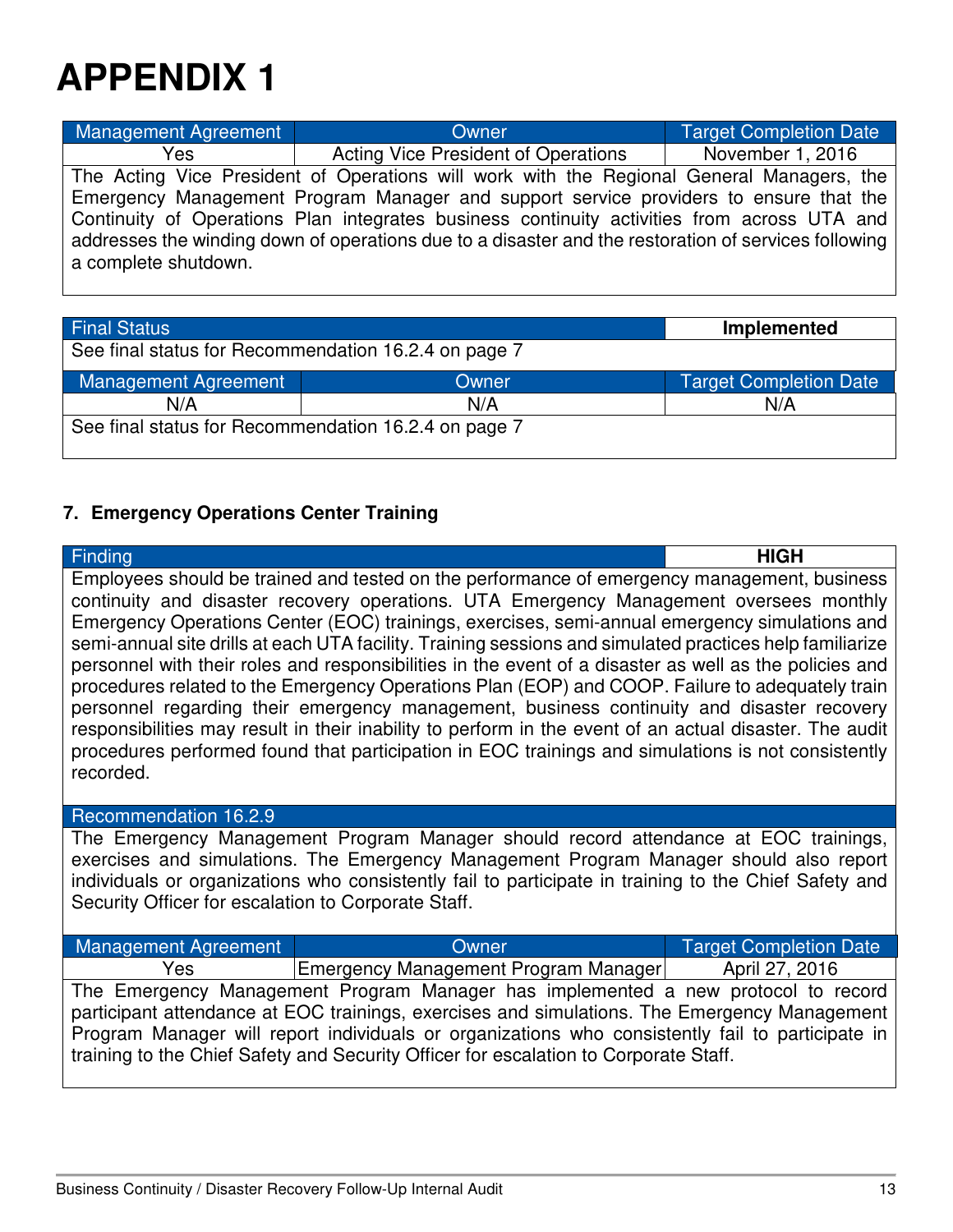EOC center training is conducted by the Emergency Management Program Manager. Sign-in sheets are used to track attendance and a note is made on the log when required attendees are not there. The Emergency Management Program Manager stated that she has not had issues of nonattendance that required escalation to the Chief Safety and Technology and Security Officer.

| Management Agreement | Owner | Target Completion Date |
|----------------------|-------|------------------------|
| N/A                  | N/A   | N/A                    |
| N/A                  |       |                        |

#### **8. Emergency Operations Center**

Finding **HIGH** The Emergency Operations Center sites should be set-up and stocked with the necessary equipment to execute the Emergency Operations Plan. The EOC is a critical part of the EOP and COOP. The primary and secondary EOC sites should be fully equipped with the necessary equipment for the EOC to perform its responsibilities during a disaster. Failure of the EOC operating as planned due to it being inadequately equipped may result in the inability to execute the COOP or other emergency plans. Audit procedures found that UTA possesses much of the necessary EOC equipment. However, UTA is in the process of relocating the primary and secondary sites and neither site has been set-up and stocked with all of the necessary equipment.

#### Recommendation 16.2.10

The Chief Safety and Security Officer should ensure that plans to set-up and equip the primary and secondary EOC sites are completed.

| Management Agreement                                                                               | Owner                             | <b>Target Completion Date</b> |
|----------------------------------------------------------------------------------------------------|-----------------------------------|-------------------------------|
| Yes                                                                                                | Chief Safety and Security Officer | December 31, 2016             |
| The Chief Safety and Security Officer will oversee the completion of the primary and secondary EOC |                                   |                               |

afety and Security Officer will oversee the completion of the primary and secondary sites to ensure that they meet the planned specifications and are adequately equipped for the EOC to perform its duties during or after an emergency.

#### Final Status **MEDIUM**

The primary Emergency Operations Center has been constructed and is equipped with tables, chairs, monitors and supplies. However, at the time of our field work phones had not yet been installed at each table, hand held radios had not been readied for use, and there was no hardwire internet connection in place (wireless connections were enabled).

According to the Emergency Management Program Manager, the secondary Emergency Operations Center was not available for use in an emergency. Work on that location had been postponed due to construction projects and a lack of storage at that location.

| Management Agreement | <b>Owner</b>                         | Target Completion Date |
|----------------------|--------------------------------------|------------------------|
| res                  | Emergency Management Program Manager | June 30, 2017          |

### Final Status **Implemented**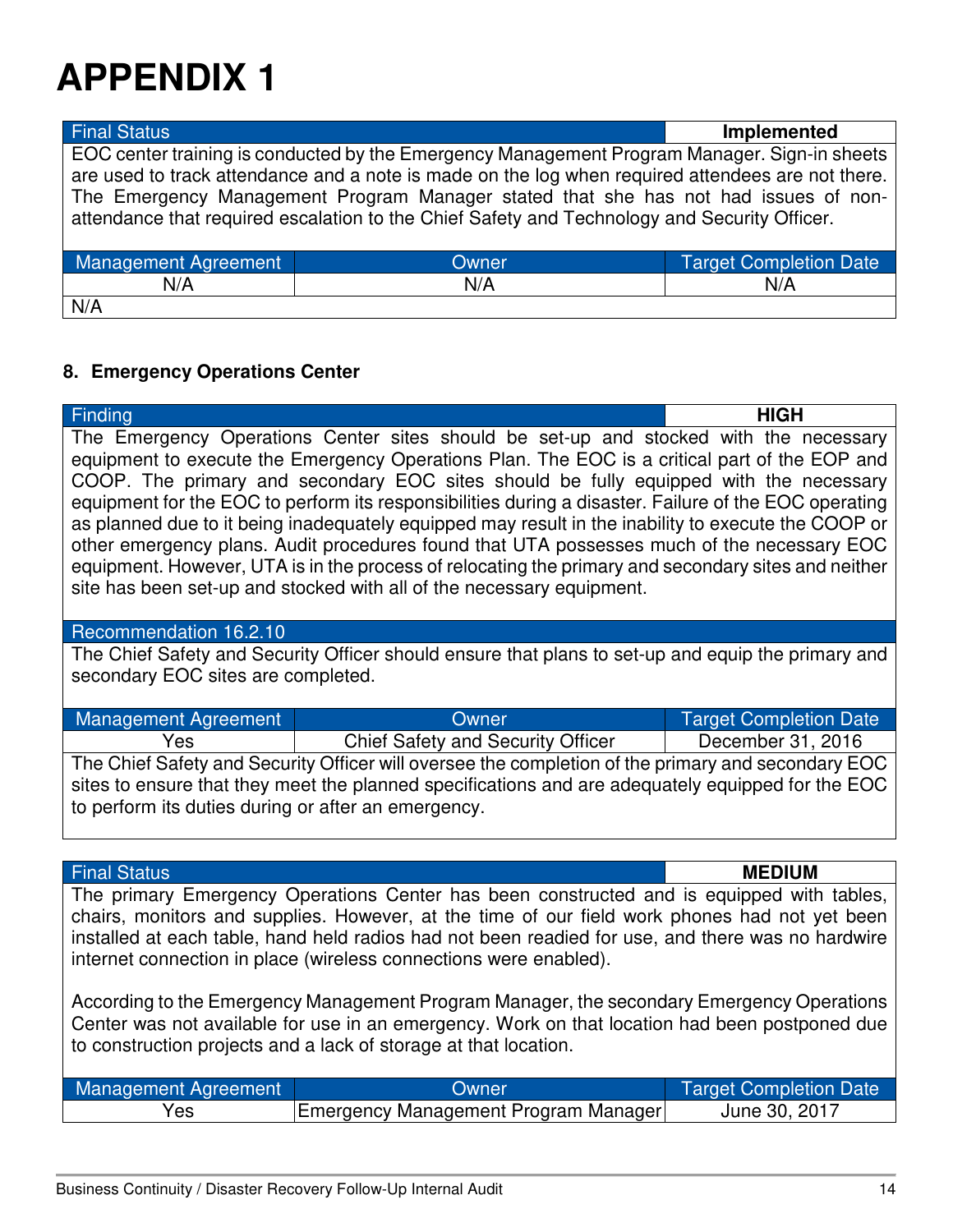The EOC completion is waiting on IT to complete the connections and wiring for the tables, monitors, TV's, and installation of printers. IT is also to equip the office with monitors, internet, and provide phones for all the tables and the office. Once this has been complete the remaining items will be placed throughout the EOC including hand held radios.

Once the primary EOC is established and working the need for a secondary EOC can be addressed.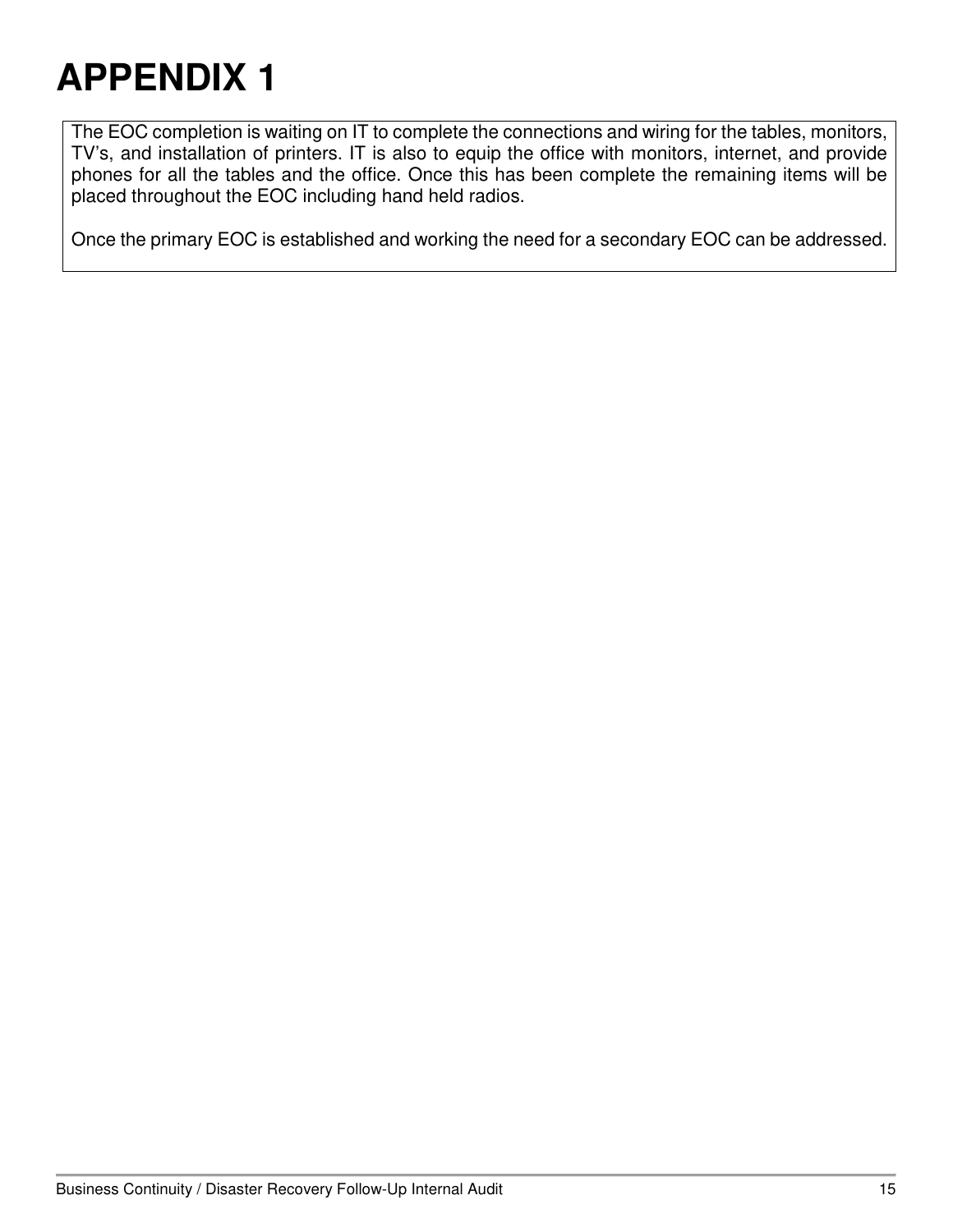### **\* REPORT RATING MATRICES**

## **OVERALL REPORT RATING**

The overall report ratings are defined as follows, applicable to the audit scope as defined

| <b>Descriptor</b>                 | <b>Guide</b>                                                                                                                                                       |  |
|-----------------------------------|--------------------------------------------------------------------------------------------------------------------------------------------------------------------|--|
| <b>Fully effective</b>            | Controls are as good as realistically possible, both well-<br>designed and operating as well as they can be.                                                       |  |
| <b>Substantially</b><br>effective | Controls are generally well designed and operating well but<br>some improvement is possible in their design or operation.                                          |  |
| <b>Partially effective</b>        | Controls are well designed but are not operating that well.<br><b>OR</b><br>While the operation is diligent, it is clear that better controls<br>could be devised. |  |
| <b>Largely ineffective</b>        | There are significant gaps in the design or in the effective<br>operation of controls – more could be done.                                                        |  |
| <b>Totally ineffective</b>        | Virtually no credible controls relative to what could be done.                                                                                                     |  |

### **DETAILED FINDING PRIORITY RATING**

| <b>Descriptor</b>  | Guide                                                                                                                                                                                                                                                                                                                     |
|--------------------|---------------------------------------------------------------------------------------------------------------------------------------------------------------------------------------------------------------------------------------------------------------------------------------------------------------------------|
| High               | Matters considered being fundamental to the maintenance of<br>internal control or good corporate governance. These matters<br>should be subject to agreed remedial action within three<br>months.                                                                                                                         |
| <b>Medium</b>      | Matters considered being important to the maintenance of<br>internal control or good corporate governance. These matters<br>should be subject to agreed remedial action within six months.                                                                                                                                |
| Low                | Matters considered being of minor importance to the<br>maintenance of internal control or good corporate governance<br>or that represents an opportunity for improving the efficiency of<br>existing processes. These matters should be subject to agreed<br>remedial action and further evaluation within twelve months. |
| <b>Implemented</b> | Adequate and effective management action taken to address<br>the finding noted in the audit report.                                                                                                                                                                                                                       |